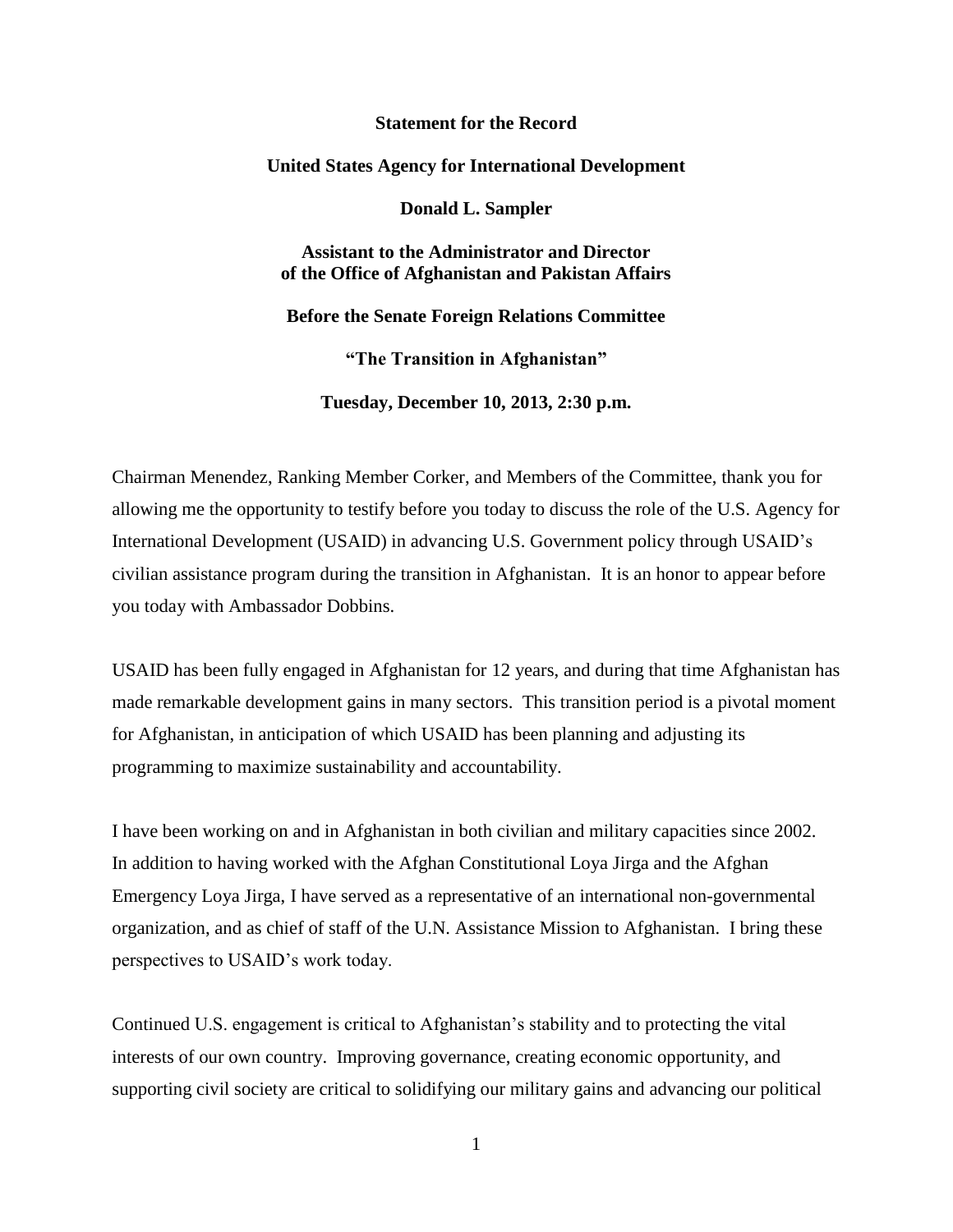and diplomatic goals for Afghanistan and the region. In order to achieve these goals, USAID has reoriented its assistance program to lessen its stabilization work and place an even greater emphasis on long-term, sustainable development programming.

# **USAID and Results**

After the fall of the Taliban regime, I saw firsthand an Afghanistan devastated by decades of conflict. The unprecedented investment by U.S. taxpayers and the international community, in partnership with the Afghans, has created transformational changes in Afghanistan that are reflected in the United Nation's 2013 Human Development Index. Afghanistan improved its score more than any other country in the index since 2000 on a percentage basis: a nearly 60 percent increase. Although Afghanistan had a very low starting point, the upward trends show powerful aggregation over a decade and strongly reflect areas of USAID investment.

Changes of this magnitude are not made overnight, especially in such a deeply traditional society and challenging operational environment. The results of international civilian assistance, led by USAID in concert with the broader U.S. Government, are significant, though fragile:

- Education: In 2002, there were only 900,000 Afghan children in school, and virtually none of them were girls. Today, nearly 8 million children are registered to attend school and more than one-third of them are girls.
- Health: Life expectancy has increased from 42 years to over 62 since 2001; the maternal mortality rate has declined by 80 percent from 1,600 deaths to 327 per 100,000 births; and child mortality decreased from 172 to 97 deaths per 1,000 live births.
- Energy: In 2002, only 6 percent of Afghans had access to reliable electricity. Today 18 percent do. In addition, USAID assistance has helped put the Afghan national power company (DABS) on a path to become fully self-sustaining. DABS collected \$220 million from the sale of electricity in 2012, an increase of 67 percent from 2010.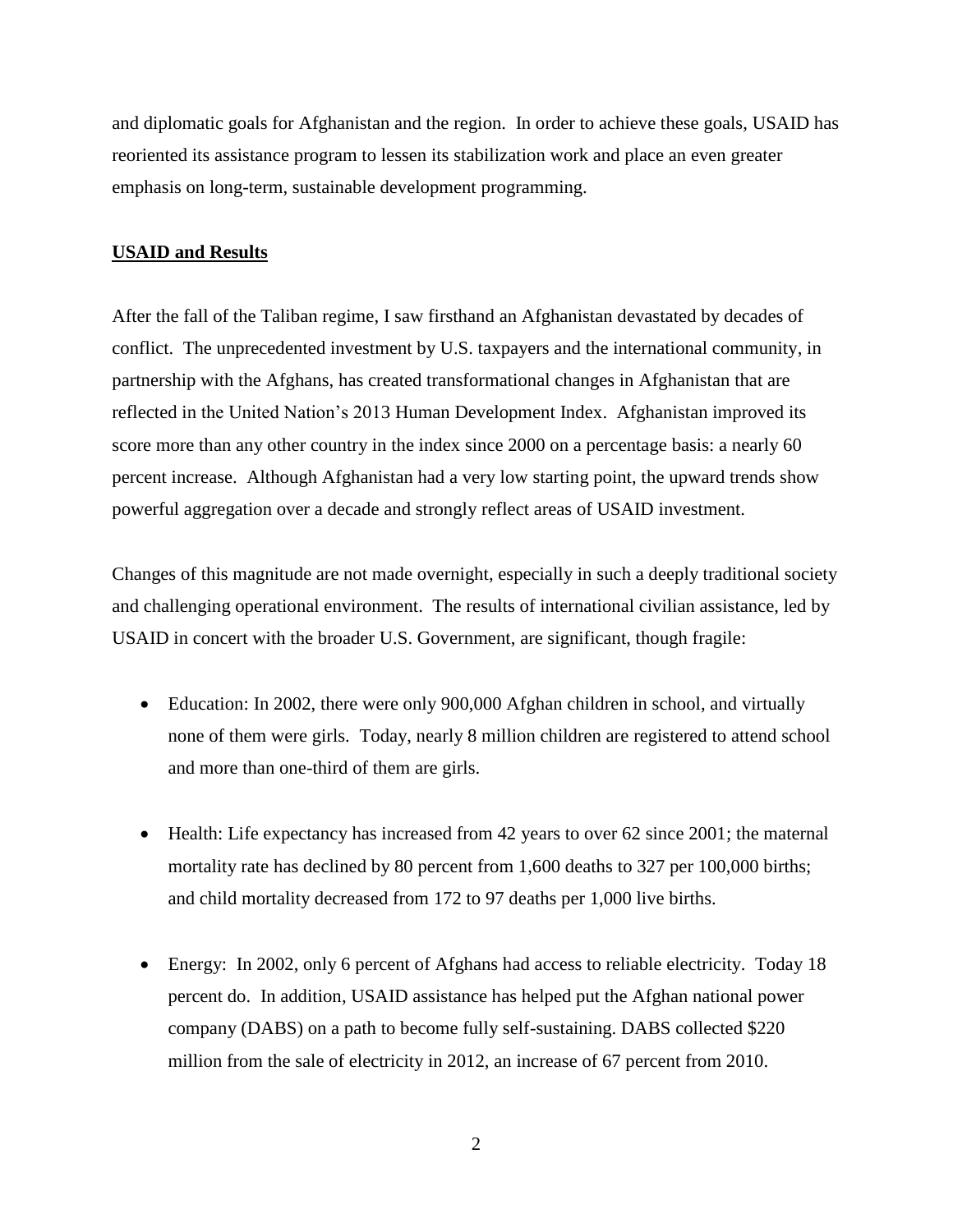- Mobile Technology: In 2002, there were few fixed telephone lines and making calls outside of Afghanistan required a satellite phone. Today, the combined phone network covers 90 percent of the Afghan population. 85 percent of women have access to a mobile phone. The telecommunications sector is Afghanistan's greatest source of foreign direct investment, largest remitter of taxes to the government, and biggest licit employer, providing jobs for 100,000 Afghans.
- Women: Today, there are over 3,000 women-owned business and associations; almost 20 percent of Afghans enrolled in higher education are women; and women are active participants in the Afghan political process, with three female Cabinet members of the Afghan Cabinet, 68 Members of Parliament (of the 249 seats), and three women vice presidential candidates.

# **USAID Transition Strategy**

Over the last two years USAID has regularly reviewed and adjusted its programs to ensure that they advance the Administration's strategic objectives and are necessary, achievable, and sustainable. USAID's transition strategy is three-fold:

- Maintain and make durable the gains made in health, education, and the empowerment of women;
- Mitigate the economic impact of the drawdown through a robust focus on the agriculture sector, private sector development, the operations and maintenance of infrastructure investments, and the future potential of the extractives industry; and,
- Foster improved stability by supporting legitimate and effective Afghan governance, including the 2014 presidential election.

Operationally, USAID has adjusted its implementation model to improve sustainability and meet the challenges presented by the transition through:

 Focusing assistance in Regional Economic Zones (REZs) that cover major population centers and promote regional trade and economic opportunities;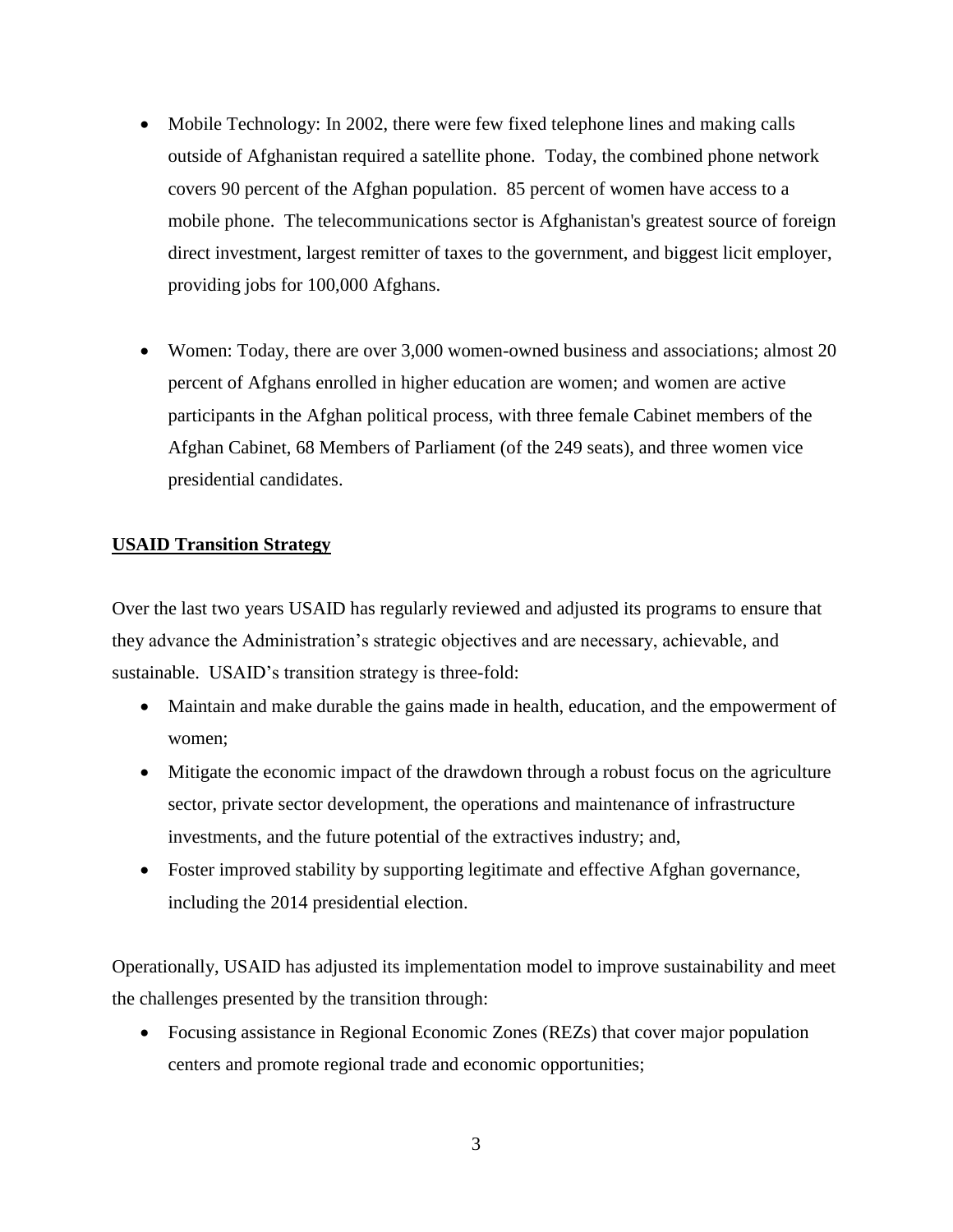- Developing a multi-tiered oversight strategy that, along with other monitoring and evaluation efforts, will continue to ensure adequate oversight over projects in the field, as field staff decrease;
- Transforming USAID's approach in Afghanistan to one of mutual accountability, ensuring alignment with Afghan priorities and promoting Afghan reforms; and
- Implementing USAID's 2011 Afghanistan Sustainability Guidance, which emphasizes the principles of (1) increasing Afghan ownership and capacity; (2) contributing to stability and confidence, and (3) effective and cost-efficient programming.

With these parameters in mind, USAID works in coordination with the U.S. Government interagency and the Afghan Government to review and revise USAID's Afghanistan portfolio. For example, in consultation with the Government of Afghanistan in 2012, USAID substantially downscaled a five-year, \$32 million agricultural faculties program found to be duplicative of efforts by another donor.

Sustaining the development gains made over the past decade will require continued reforms by the Afghan Government. USAID is active in promoting these necessary reforms in coordination with our international partners through the Tokyo Mutual Accountability Framework (TMAF). As part of TMAF, USAID has established a bilateral incentive fund to encourage action on key reforms. Funds will be released as the Afghan Government meets certain thresholds of progress on the key TMAF indicators.

For instance, as a result of the Afghan government's progress in meeting commitments related to the upcoming elections, USAID is preparing to release \$15 million (out of the \$75 million in incentive funds for this year) through the World Bank's Afghanistan Reconstruction Trust Fund (ARTF). The Afghanistan Ministry of Finance is now working with other Ministries to undertake agreed reforms to ensure that the remaining \$60 million of U.S. incentive funds for this year are focused on Afghan priorities. In addition, the United States coordinates closely with the Afghan Government and other donors to prioritize reform objectives and coordinate other incentive programs, including those that are part of the ARTF.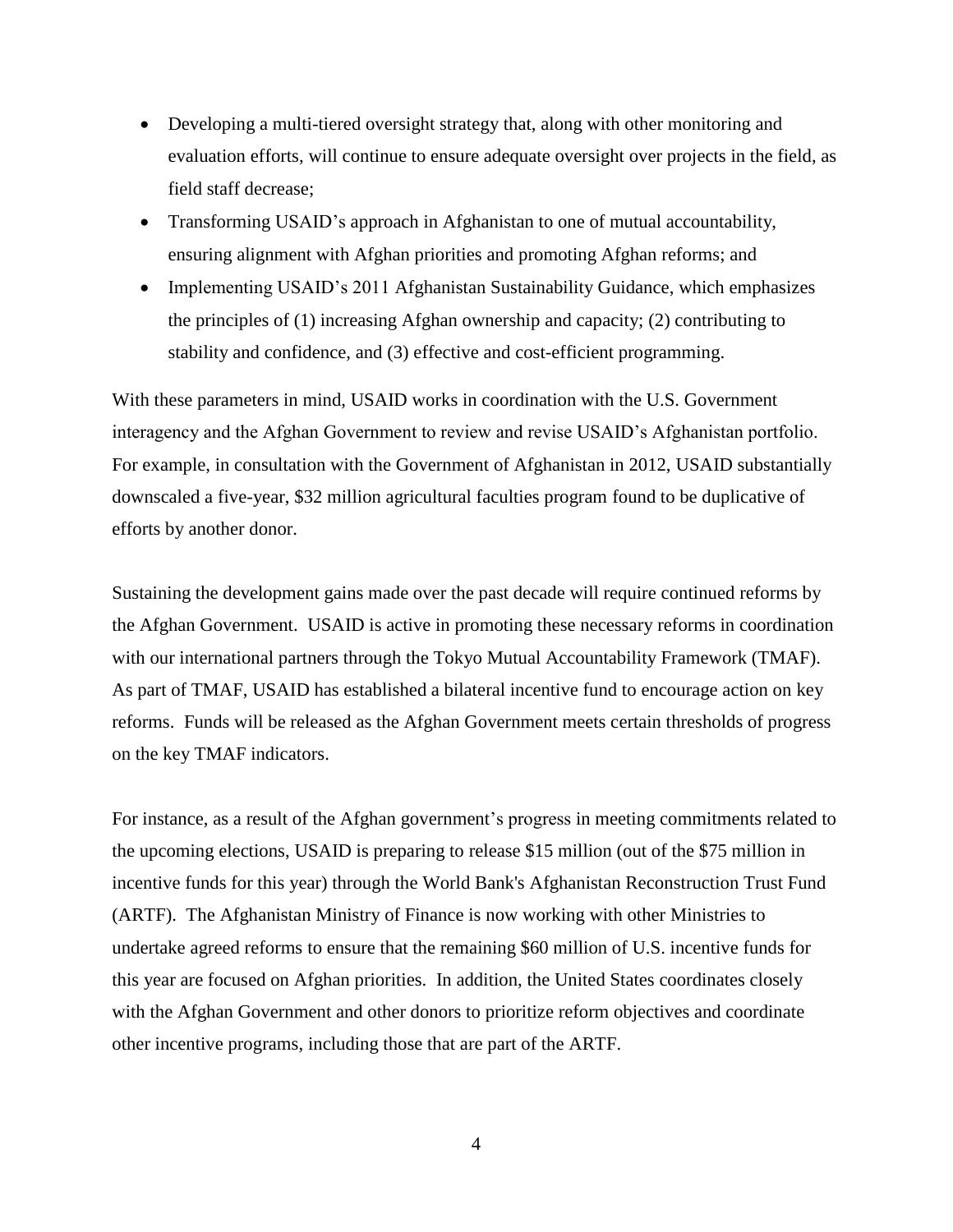Throughout this transition, USAID continues to closely coordinate with the Departments of Defense and State and other relevant agencies. For example, USAID has placed Liaison Officers with both the International Security Assistance Force (ISAF) Joint Command and the Special Operations Joint Task Force to advise these commands on the design and implementation of development projects. USAID has two representatives on the Department of Defense's Commanders Emergency Response Program board, and these positions ensure the Agency's visibility on proposed military development projects and synergies of such projects with USAID's programming. USAID also participated in the Department of State-led "Transfer of Tasks" exercise, which helped to inform the U.S. Embassy and USAID Mission on how to responsibly transfer development-related activities undertaken by ISAF to other U.S. Government entities or to the Afghan Government. Throughout this process, USAID has drawn on lessons learned from the Iraq experience to help navigate the transition period.

# **Oversight and Accountability**

USAID places the highest priority on ensuring that American taxpayer funds are used wisely, effectively, and for their intended purpose. While many of the issues in Afghanistan are unique to that country, monitoring projects in very challenging environments is something the Agency has been doing for years in many places around the world.

In addition to the usual oversight USAID undertakes in every country where it works, USAID's Accountable Assistance for Afghanistan initiative (known as A3) focuses on four areas:

1. Award Mechanisms – We rely less on large agreements and have increased the number of smaller and more flexible agreements. We are also utilizing assistance awards that provide the most visibility on project costs, such as cost-reimbursable contracts and limiting layers of subcontracts to two.

2. Partner Vetting – The USAID Mission established a Vetting Support Unit in February 2011. The unit conducts checks on non-U.S. companies and non-U.S. key individuals for prime contractors, sub-contractors, grant recipients and sub-grantees to determine whether or not they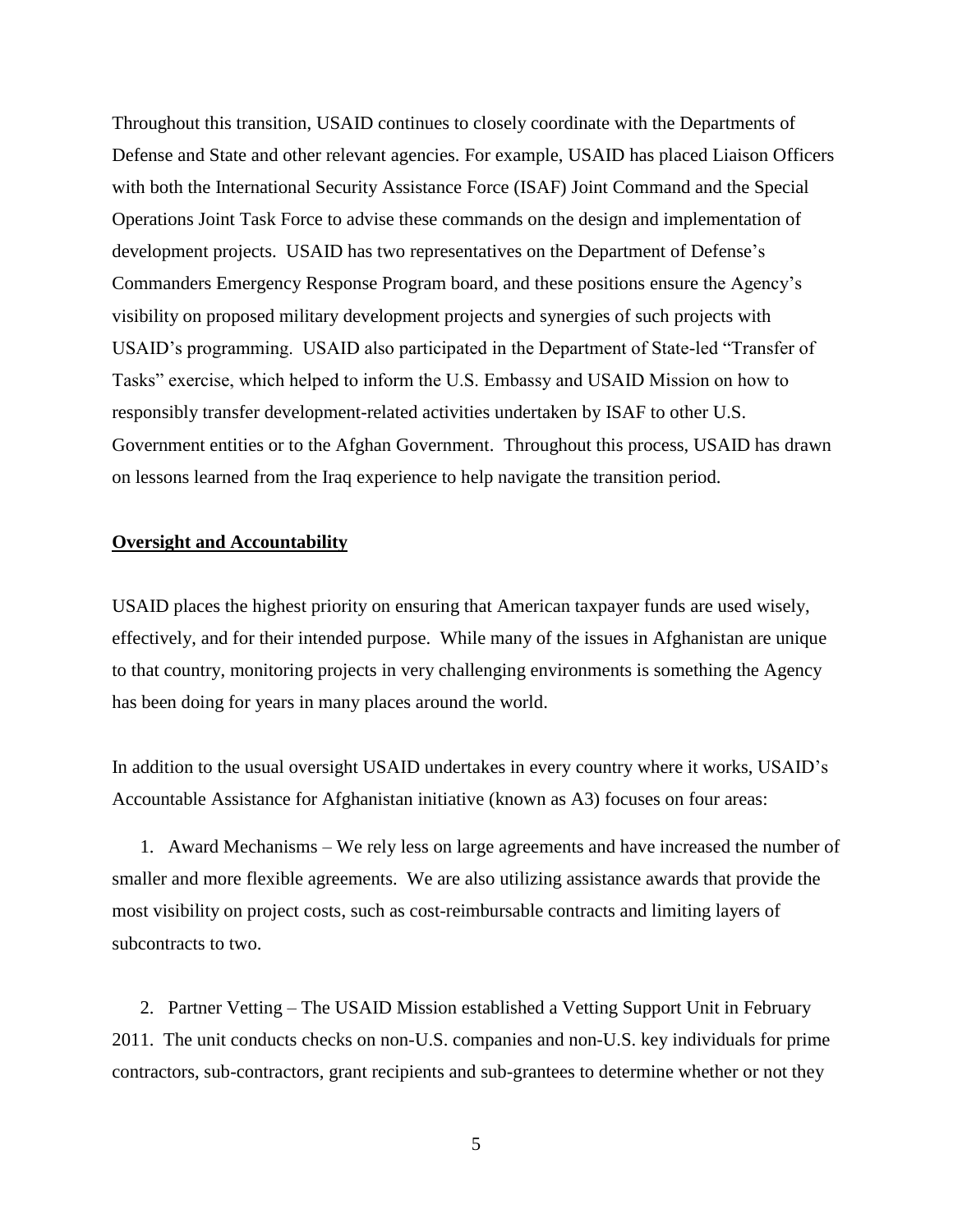are associated with known malign entities or individuals. We have kept \$41.5 million from being awarded as a result of our vetting process.

3. Financial Controls – We are enhancing controls on project funds, such as using electronic funds transfers in lieu of cash payments, using independent financial monitors to verify appropriate usage of funds, ensuring close review of recipients/contractor's claims prior to payment, and performing audits of locally incurred cost.

4. Project Oversight – USAID uses a multi-tiered monitoring approach that includes, as appropriate, independent monitoring contractors; observation by U.S. Government staff; reporting by implementing partners, local non-governmental organizations and civil society; and use of technological tools, such as time- and date-stamped photos. By using multiple sources of monitoring data, USAID can compare information received from separate sources to ensure the greatest degree of oversight possible.

USAID will terminate projects, or specific activity sites within projects, if the Agency determines that adequate oversight is not possible or adequate development progress is not being made. In designing the Afghanistan monitoring strategy, USAID incorporated lessons learned from its use of third-party independent monitoring in challenging environments across the world, including Colombia, Iraq, Pakistan, and South Sudan, as well as from the USAID Office of Inspector General (OIG) and U.S. Government Accountability Office (GAO) audits, as well as public feedback.

USAID has also developed a new unit at the Mission, the Implementation Support Team, which is responsible for providing an additional layer of critical review and analysis for the many streams of monitoring information and for providing USAID leadership with alternative courses of action for addressing challenges with project implementation. In addition, USAID is continuing its close coordination with other donors to share best practices and expertise on monitoring.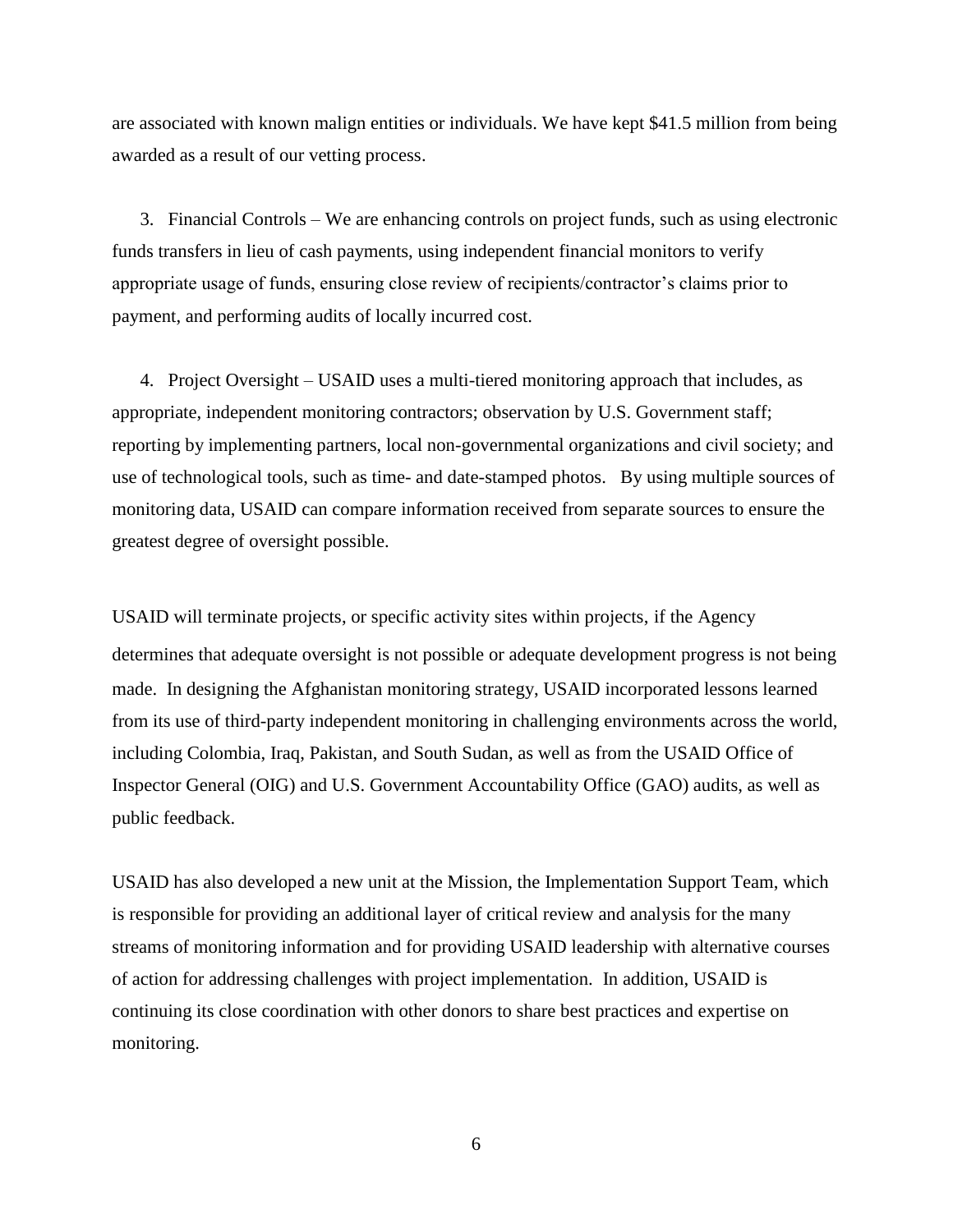USAID also has a rigorous system of oversight for its "on-budget" programming with the Afghan Government. This means that USAID conducts assessments to ensure that each Afghan ministry or entity has systems in place to manage on-budget assistance. To date, USAID has assessed thirteen ministries, but has limited its on-budget assistance to six ministries, subject to stringent safeguards.

For "on-budget" assistance, USAID utilizes multiple levels of protection to mitigate risks before disbursing any funds. These measures may include, but are not limited to, requiring the Afghan Ministry of Finance to establish non-commingled, separate bank accounts for each project with USAID; disbursement of funds only after USAID has verified that the ministry has achieved a performance milestone or USAID has verified accrued costs; an annual audit by a USAID OIGapproved firm; substantial involvement and oversight by USAID staff in procurement processes; independent management, monitoring and evaluation of services; and technical assistance to increase the capacity of ministries while addressing any vulnerabilities or weaknesses identified in the assessments. All "on-budget" assistance requires compliance with USAID accountability and oversight procedures, including site visits to ministries by USAID staff or independent contractors, as well as regular reporting. Ministries are required to fully comply with the mitigation measures prior to and throughout the disbursement process. If Afghan ministries fail to adhere to these measures, the agreements are subject to immediate suspension or termination.

For example, USAID has worked closely with the Ministry of Education to assess its financial management systems, implement extensive mitigation measures for the risks these assessments identified, and audit their progress and monitor results. USAID negotiated a stringent series of preconditions and financial controls pursuant to the launch of a \$27 million textbook printing program, part of the Basic Education, Literacy, and Technical Vocational Education and Training Project. The specific steps USAID required to mitigate these risks included use of a non-commingled separate bank account from which all project disbursements are to be accounted for; an annual audit including quarterly audit testing of all project disbursements under the agreement by an OIG-approved certified public accounting firm; and USAID involvement and mandatory clearance of the textbook procurement cycle for each separate procurement undertaken under the agreement. USAID subsequently obligated a total of \$20 million towards the agreement, and to date \$11.7 million has been disbursed.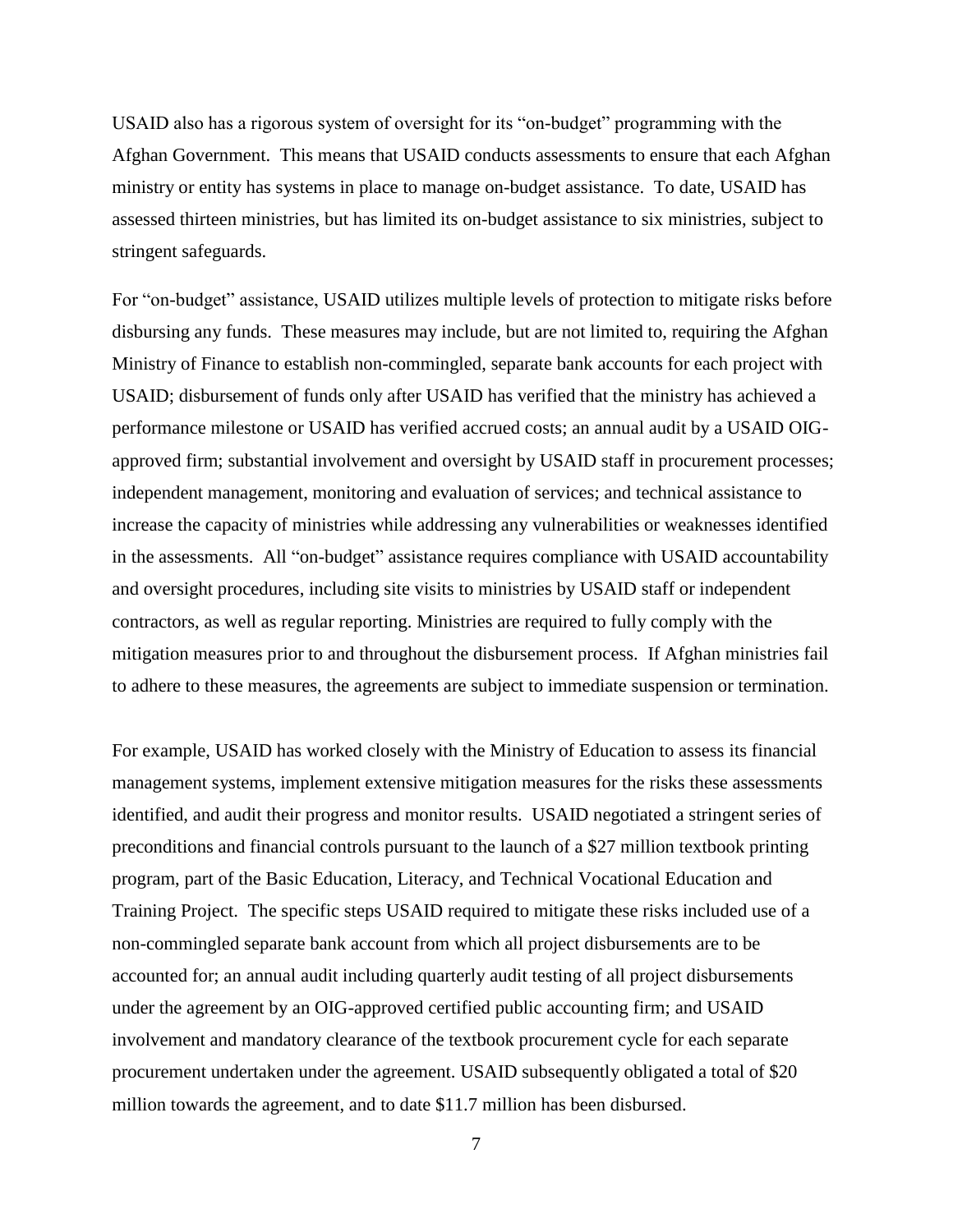Finally, audits provide useful oversight and discipline, and complement and reinforce USAID's own efforts to ensure U.S. tax dollars are used effectively and efficiently. There are currently over 100 on-going audits of USAID programs in Afghanistan. In fiscal year 2013, the GAO, USAID OIG, and Special Inspector General for Afghan Reconstruction (SIGAR) completed over 65 financial and program audits in Afghanistan.

Oversight is a process that requires continual re-examination and the ability to adjust to new circumstances as they arise. Although there are inherent risks in doing business in a country like Afghanistan, we work hard to ensure taxpayer dollars are adequately protected while carrying out a vital component of the U.S. Government's national security policy.

# **Afghanistan 2014 Elections: USAID's Role**

A credible, transparent, and inclusive electoral process is central to the U.S. Government's transition strategy and critical to Afghan stability and democratic development. Afghanistan has made significant progress, with support from USAID, towards holding elections in April 2014: two key election laws were passed over the summer, marking the first time the Parliament directly approved the electoral process. Commissioners to the Independent Electoral Commission (IEC) and the Independent Electoral Complaints Commission (IECC) have been appointed through a consultative process, and have proceeded to implement responsible plans for conducting polls for the April 5 vote. Candidates registered for the Presidential and Provincial Council elections in an orderly fashion, and the final candidate lists were prepared after complaints were addressed by the appropriate Afghan institutions. In short, there has been significant progress on multiple elements of the necessary electoral machinery, pointing toward a timely and credible election this spring.

USAID, in coordination with partners in the U.S. Government and the international community, remains focused on supporting an inclusive and democratic process by supporting Afghan electoral authorities and by building the capacity of democratic stakeholders in Afghanistan to participate in a robust and informed way. USAID is the lead donor to the IEC and IECC through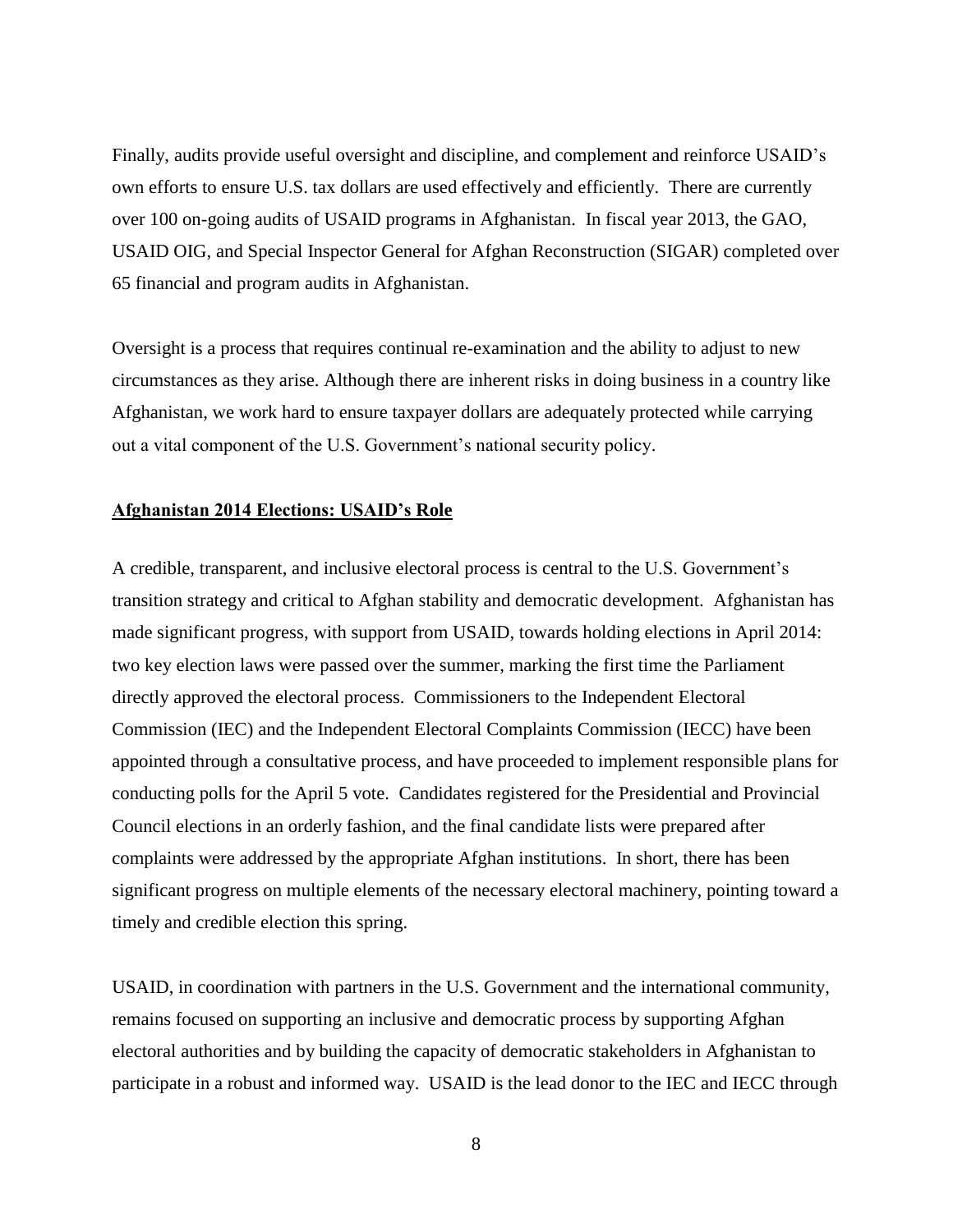the United Nations Development Programme (UNDP) ELECT II basket fund, which provides expert advice and mentoring to the IEC and funds key election procurement, training, and logistics. USAID is also funding IECC activities through the UNDP ELECT II basket fund. In addition to the electoral authorities, USAID supports independent domestic observers, civil society, media, and political parties, helping them appropriately engage in the democratic process.

USAID is supporting the participation of women in all aspects of the electoral process: promoting the hiring and training of female polling staff; promoting public outreach to women voters by civil society and public officials; and enhancing the ability of women candidates to campaign effectively.

Despite many existing and potential challenges, Afghans have demonstrated through every stage of the election planning process that they see a successful election as the only acceptable option to decide the leadership of their next government. The U.S Government, through USAID and other departments, is providing across-the-board support to help ensure this happens.

## **Conclusion**

USAID always keeps in mind the enormous sacrifices made by Americans to build a secure and stable Afghanistan, and we fully understand the need for constant vigilance, particularly during this delicate transition period.

Throughout our efforts, we are applying important lessons from the past twelve years in Afghanistan, as well as from other high-risk environments in which USAID has worked. Weaning Afghanistan from unsustainable levels of assistance is necessary for us, and essential for them, and we are making tough decisions and prioritizing investments that have the greatest potential for long term sustainability. As USAID navigates through the 2014 transition period, we are committed to expending every effort to safeguard taxpayer funds and ensure that the remarkable development progress in Afghanistan is maintained and made durable.